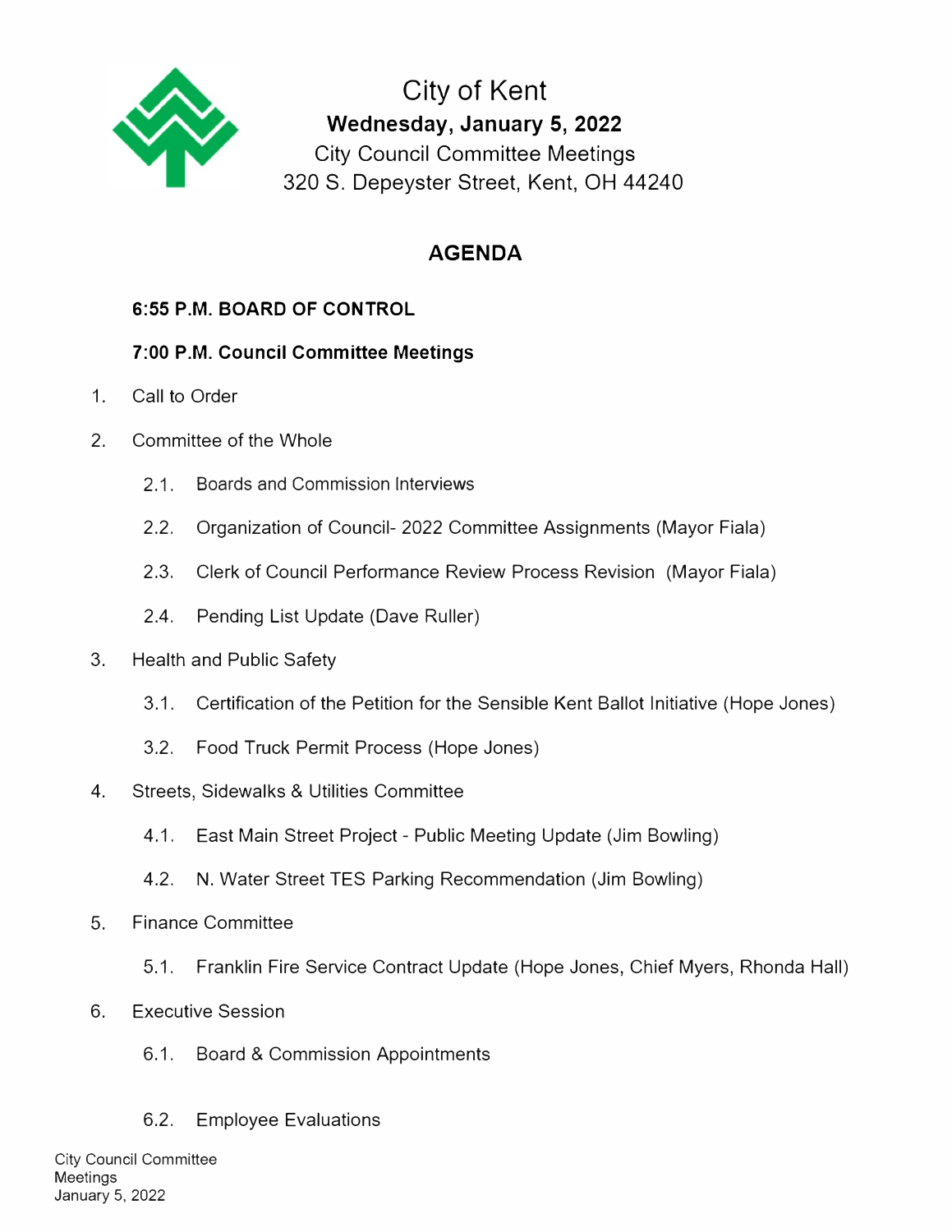#### Adjourn 7.

#### $7.1.$ Calendar and Pending List (Attached)

Any person who requires an auxiliary aid or service for effective communication or a modification of policies and procedures to participate in any City or City Council public meeting or event should contact the Clerk of Council at 330-676-7555 or councilclerk@kent-ohio.org. Any request for auxiliary aid or other accommodation should be made as soon as possible, but no later than forty-eight hours prior to the event.